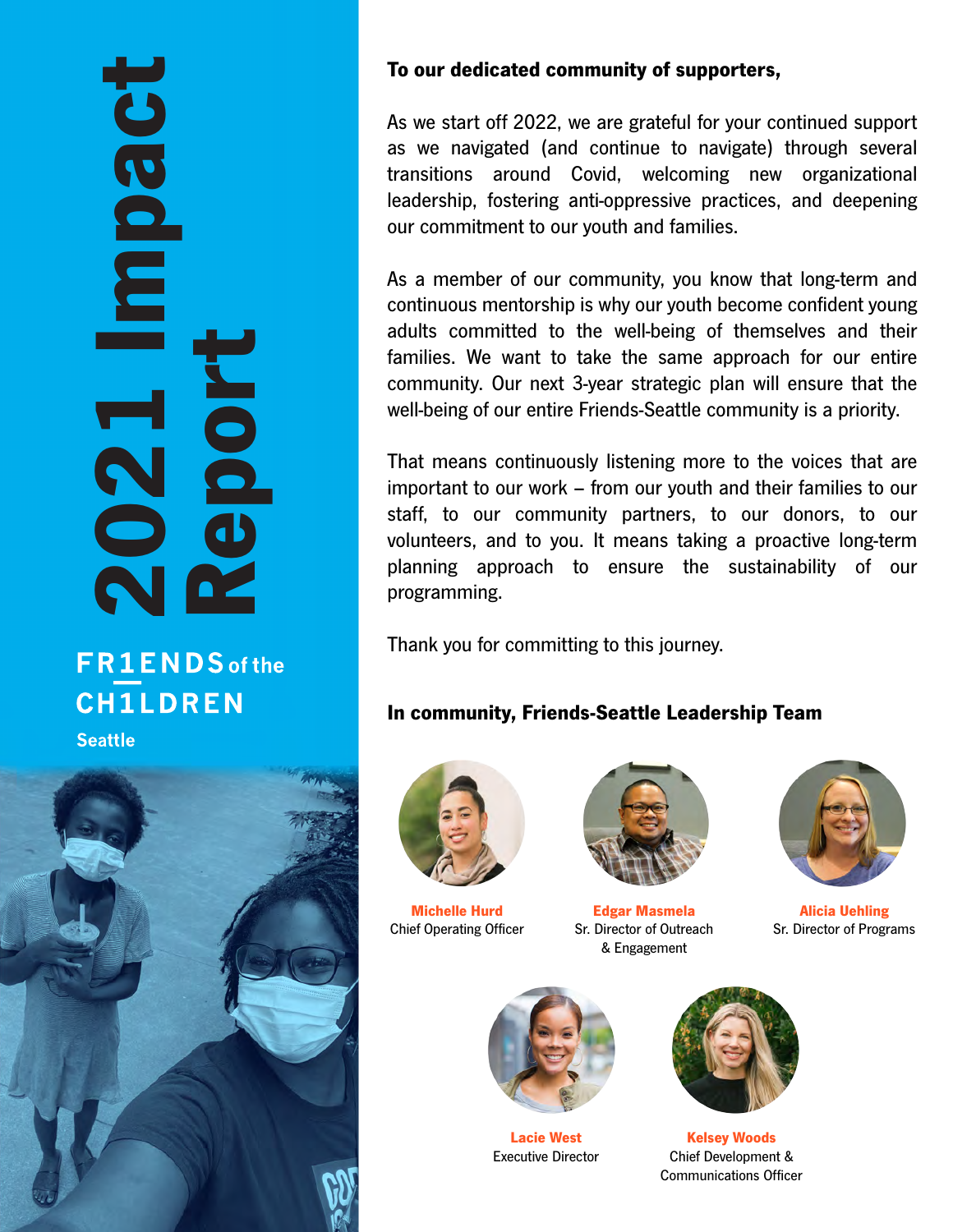# Fiscal Year 2021 Financials September 2020-August 2021 st 202: **Year 2021 Financia**



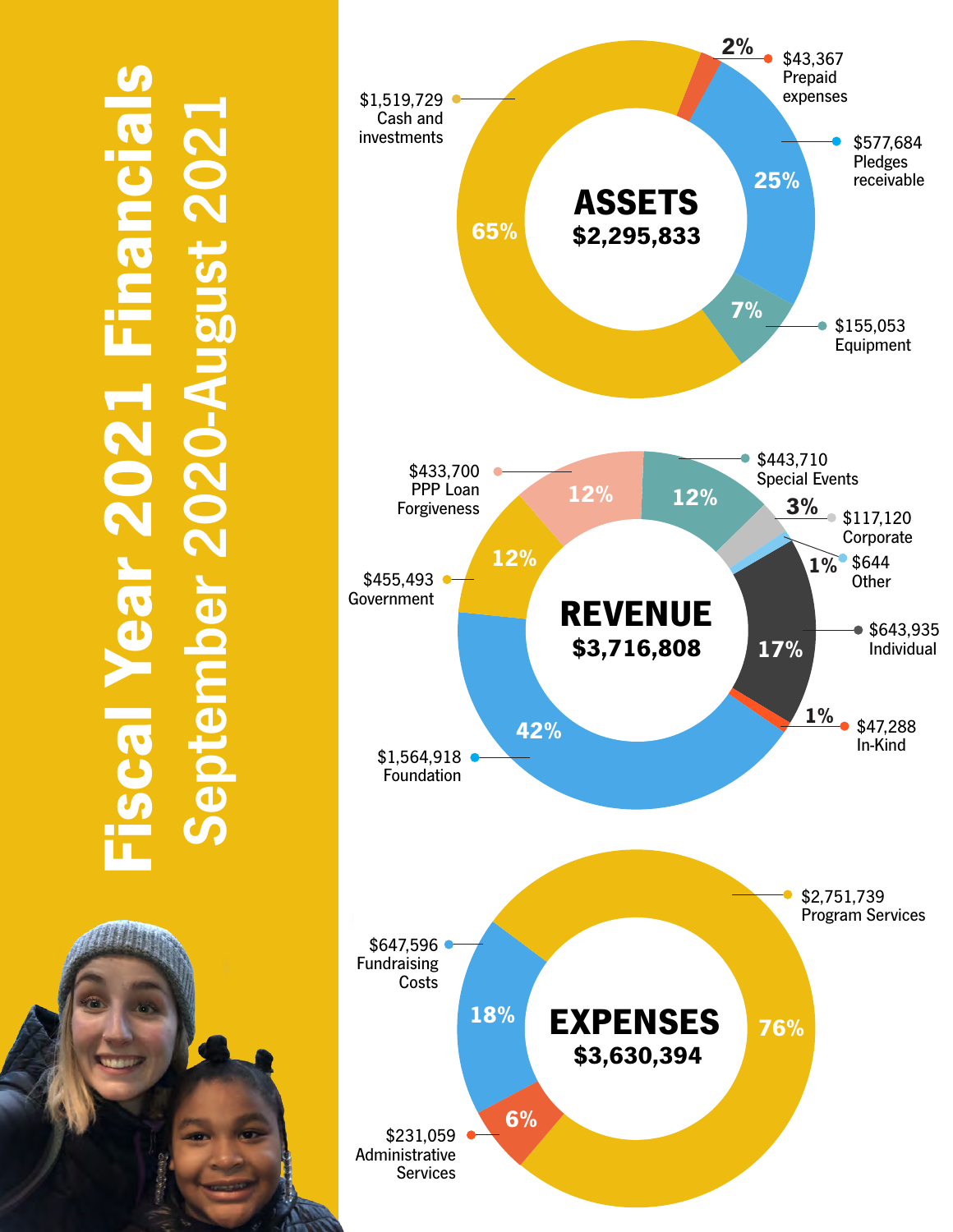



On average, each child received 12 hours of service and support each month



On average, mentors conducted at least five outings (virtual and/or in-person) each month with each child



On average, 95% of youth made progress each quarter on their School Success roadmap goal



On average, 93% of youth made progress each quarter on their Planning for the Future roadmap goal



In June 2021, 13 youth completed the Friends-Seattle program after 12 ½ years. 12 youth received their high school diploma and one will complete their GED this year

### Since we opened in 2000…



**IN 202021:1**